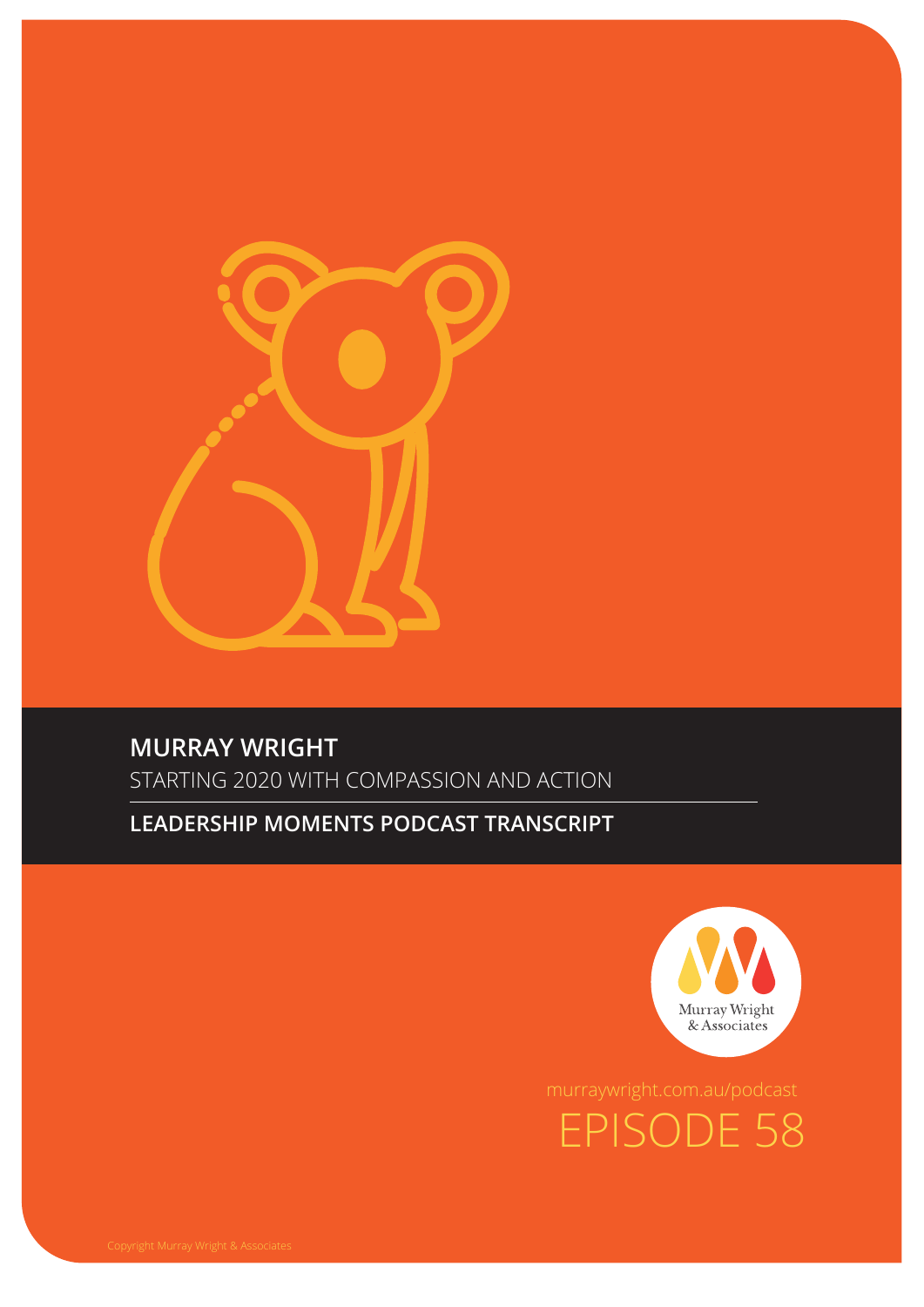



### [Start of Transcription]

**MURRAY**: (00:00) Pa pa pa pa, the Leadership Moments Podcast of 2020. It's the first one and here is your host Murray Wright.

(00:14) Okay folks, we've let it go. We will not be continuing that but we just thought to give you a sound of what it could be like.

#### [music]

(00:29) Hello and welcome to the first Leadership Moments Podcast of 2020. Now what a start to the year it has been. The last few weeks and even months in Australia have certainly demonstrated that it's going to be a challenging year in so many ways for our own individual and perhaps even more so, our collective leadership. Of course, I'm talking about the bushfires that have hit different parts of the country. So first of all, to my Australian listeners and friends, I hope you're all safe and well and I'm sure you would join me from all over the world in sharing our best wishes and thoughts for all of those caught up in in the unfolding bush crisis in Australia. And that's whether it be emergency service workers, volunteers, communities affected by the fires and most of all, those who have lost homes and loved ones. Now at these times we can feel a bit helpless. We look on and wonder how can we help? And as you sit there and you think about that, the advice that keeps coming up again and again is that giving cash donations is the most useful way and really supporting the various professional organizations that go about helping, supporting, and not just in the moment but for the long term through the recovery process. And personally, I'm really mindful of the fact that fires will go out one day. We'll all get back to work and we'll be busy with our lives but the people in those communities, their recovery and the hardship continues. So it's really important not to forget them and keep them in our minds.

(02:17) So with that in mind, I dedicated this episode to recovery assistance and all those people out there who need support for now and the longer term. I put up a link on my podcast page that takes you to the Red Cross donations page. And I've chosen the Red Cross because they cover the wide gamut of services – immediate need, food, help, but also longer term counseling and support. I'm going to keep it up there on my podcast page for the immediate future. If you've enjoyed my podcast, you've used the resources or downloaded the transcripts I would ask you to consider making a donation because even if it's only a dollar, it all counts. If you think you'd prefer to give somewhere else and you haven't had the chance yet, I've given links to St. Vincent de Paul, the Rural Fire Service and WIRES who take care of wildlife in the Show Notes, if you prefer to donate to them. There are, of course, many other ways to donate. My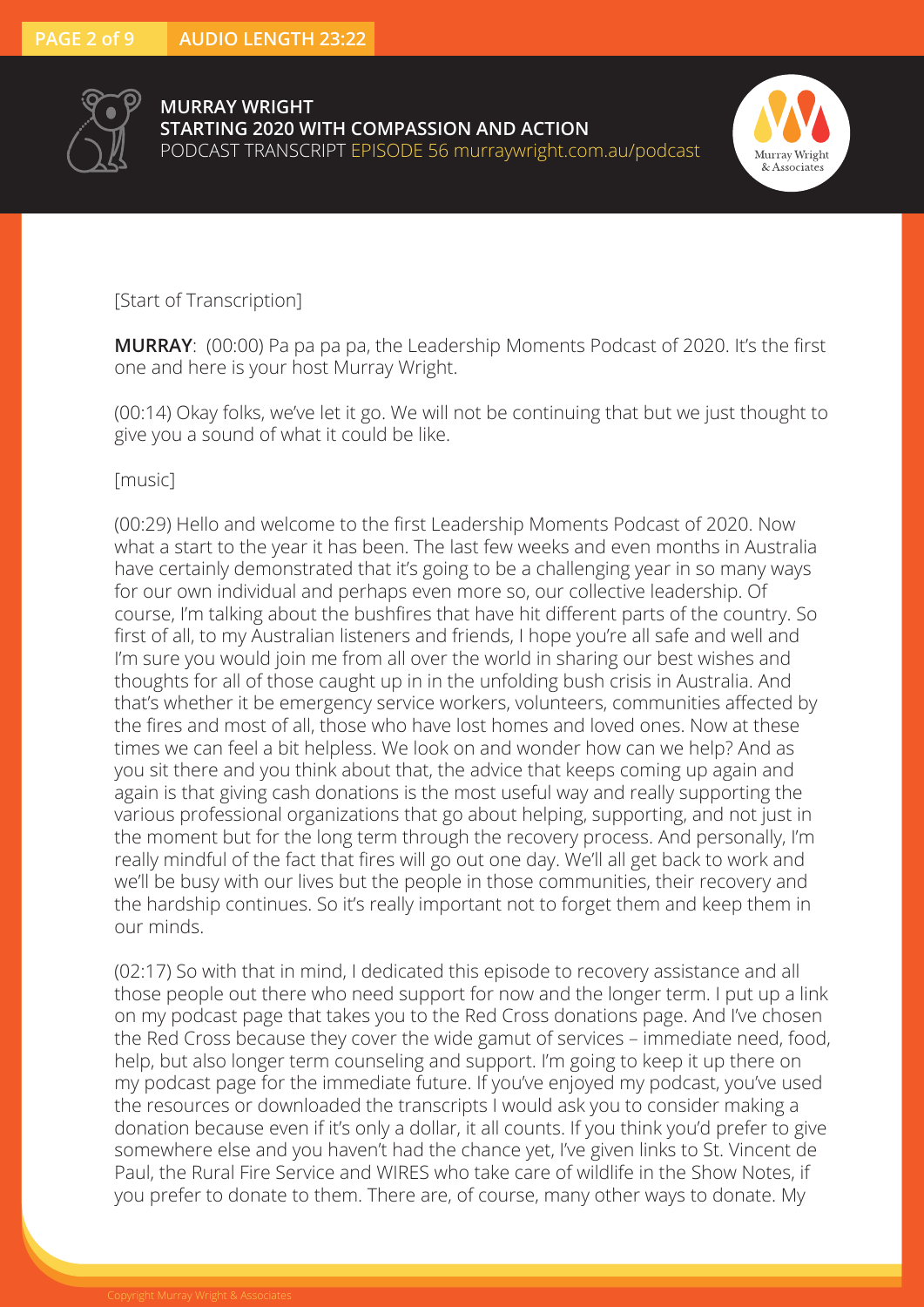



advice would be to be careful and check the appeals that they're authentic and the money is going to go where you really want it to go as apparently there are a few scams around.

(03:27) Okay. Let's get to the show proper. It's just me today. Normal services will resume with the next episode with guests sharing their leadership moments and we're lining up a great set of guests over the next 12 months to bring you those leadership moments and hopefully those insights about leadership, insights that you can take on yourself and maybe get a bit of inspiration and as I always say, about being a better leader, making a better world and also living a better life, looking after yourself.

(03:59) Now, to be honest as I've thought about today, and this has been building up over a few months, what am I going to say? What's going to be meaningful? Because there's a lot going on around us and you really wonder, what can I say that's going to be meaningful and is relevant? It hasn't been easy. I'm going to have a go. I hope I cover something that resonates with you and if it doesn't, well, you've only got 15 minutes to tolerate me and then it will all be over. But I do hope by sharing some of my personal reflections and thoughts it just gives you a shift and something to think about as we go into 2020.

(04:39) So what I'm going to do is share a few of my recent leadership moments and these moments, they've really led me to look at the future and challenge myself about what next? What am I going to do next? And I find that really magnified in this environment with so much going on around us at so many different levels. And in this I'm going to explore compassion and what does real compassion mean for me? And what I'd learned from thinking about that and how I'm going to use that? And then I'd like to finish by sharing an uplifting and empowering story to take us into 2020, a story that I hope just condenses it down to something really simple that we can grasp and take with us. It's very simple but well, I think it's quite powerful and a lovely story and there is a personal connection to that story. So I hope you enjoy. Here we go!

(05:34) So, the first question I always ask is, "Who has influenced you the most?" And someone who has influenced me a lot in the last 12 months has been Peter Hawkins and if you've not listened to Peter talk about tomorrow's leadership in episode 46, then I'd really say to you, do listen to it and if you have, maybe it's good to listen to it again. Peter has got such great wisdom, insight and compassion and as he talks, he asks some great questions. Why he has influenced me a lot is his systemic approach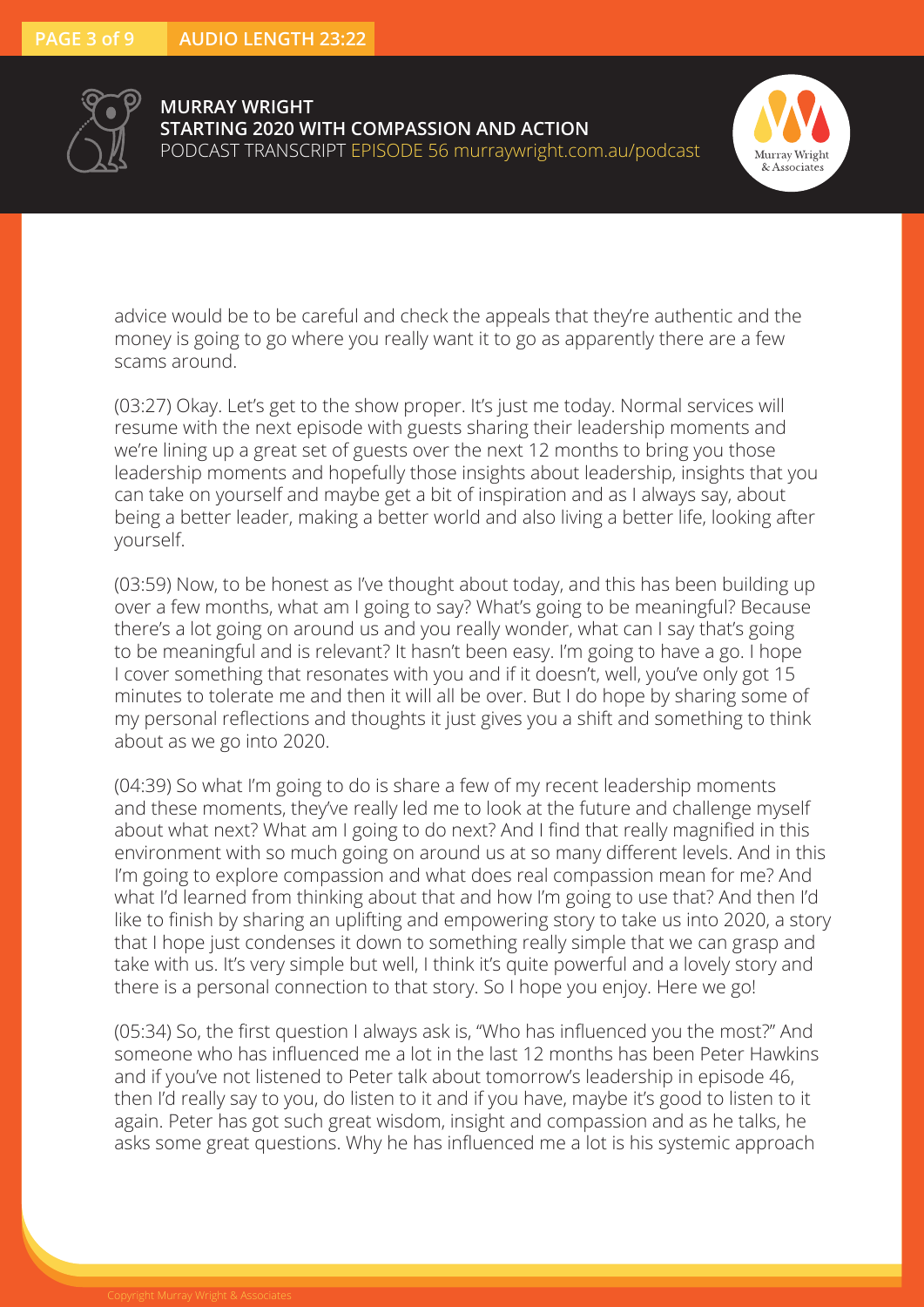



and by taking that approach he really challenges us to be accountable for what we do. And it's not just accountable to ourselves and to our current job and what we've got to deliver but he really challenges us to go beyond that and think about our stakeholders, but our stakeholders in the wider community, wider business not only now but in the future. And his question to us is always not what do you want to do but what do you need to do? What do those stakeholders need from you? And it's very challenging. And part of this, part of the stakeholders he brings in are our future grandchildren and the environment. Now I'd always listen to this and intellectually I got it and I've used it, particularly the grandchildren and the family piece with clients. And it actually does create shift and new perspective. So, as I say, I've got an intellectually but I'd never really until now in the wake of what we're experiencing in Australia, all I can say is it's taken on a new poignancy and meaning for me and really activated something deep in me. And this has also been fueled by discussions with my own children and listening to them talk about the current situation, talk about their concerns, their frustrations and what's happening to the climate and how we're responding to it. And importantly the level of consciousness they bring to how they go about things, how they consume resources, the consideration they put into the choices they're making. They are really invested and it really made me question myself. And I want to go back to Peter in an exercise he does and I want to share it with you and maybe it's useful for you. It just helps you think a bit differently. In this time of turmoil around us, what can you do? What do you need to do? So what Peter does is he connects us with our future grandchildren and he gets us to think about them standing in their future world, their future planet and he asks us to think about what would they say to us? What do they need from us as we go about our daily business, as we fulfill our lives? And we're working in the present, what do they in the future need from us now? So take a moment in your own mind's eye, be with your real and if you haven't got grandchildren yet, your imagined grandchildren, your prospective grandchildren in this future world. Be with them. See them there and just bring them there to you and visualize their faces and just think of the world around them that they're sitting in and they're looking at their grandfather or grandmother, what will they say to you as you go about your business today? What is it they need you to understand now? What do they need from you? What's the message they give you? And again, it's not what you want to do. It's about what you need to do and how do you want to be able to respond when – I'm going to borrow a question from Greta Thunberg – when they ask you, "What have you done?"

(09:25) I leave that with you and you can explore that as you will, but what's changed for me with this is I've got a new perspective and whilst I'm clear about my 'why' – and I talked about it earlier – I connect people to their potential to be better leaders,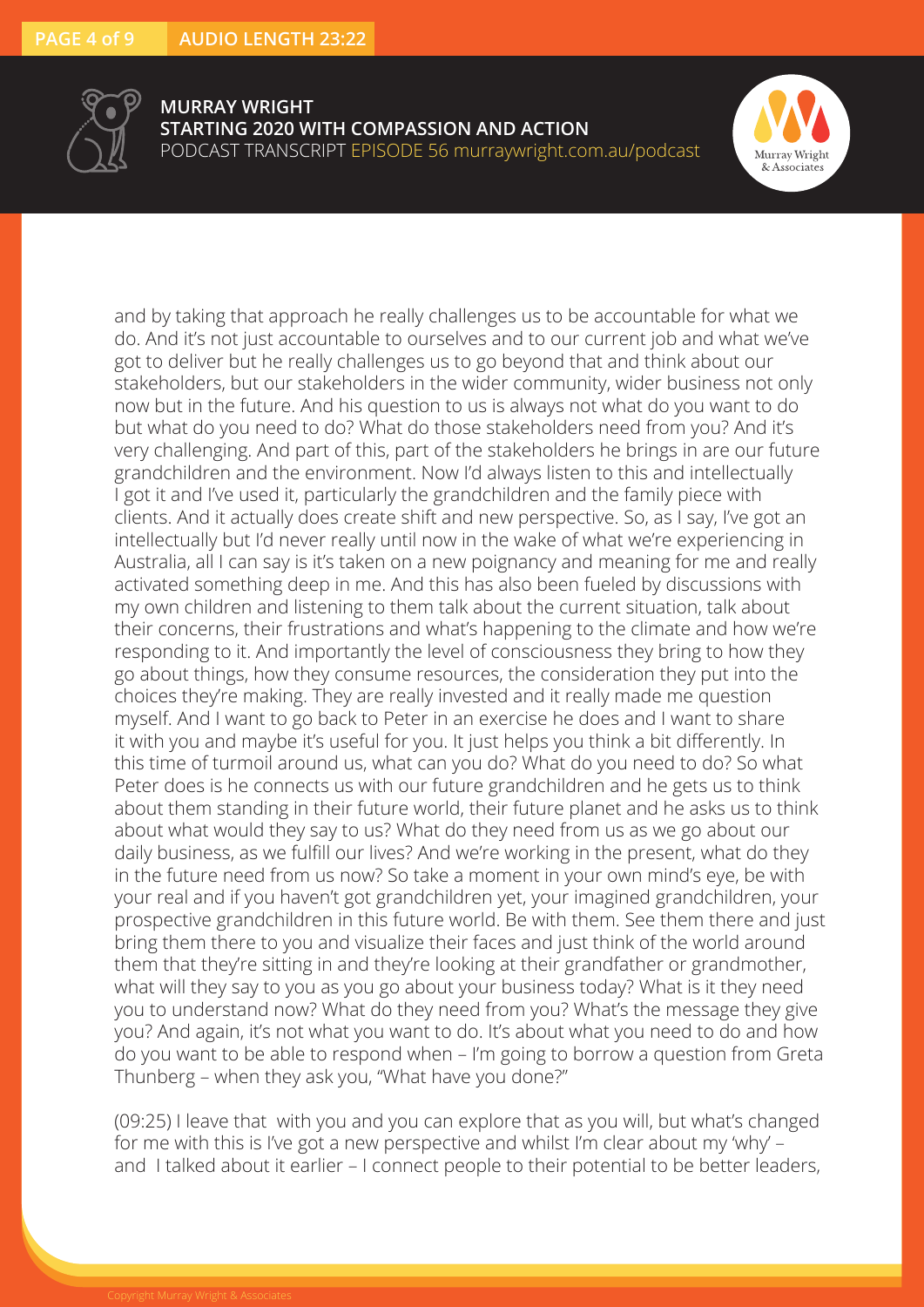



make a better world and live a better life. My 'aha' moment – so we go to the second question, Leadership Moment question – my 'aha' moment in recent months has been to realize that it's all good and well to have the purpose but I've actually got to lift to another level and really commit to action, commit to that better world and deliver. Now, I know I have positive impacts. I know that I do good things, but this year for me as I look at 2020, it's going to be stepping up a bit more, getting more uncomfortable, because as you do think about it and you do ask those questions, I don't know about you, but for me it's very uncomfortable. It is much easier to just keep going on the way I am in my comfort zone. I've worked hard for a long time. I don't want to talk about how long but I've worked hard. I'd love to take it easier but damn, that conversation with my future grandkids, even with my present kids, it's a great motivator. So, my purpose is all good and well. My 'aha' moment, the question is, "What am I going to do about it? What's next?" So, that's for me. Don't get me wrong. I don't expect to stop climate change myself. I don't expect to lift societies out of poverty. It's just that by adding more stretch and hopefully having a bigger impact on different parts of the world around me, I can have a legacy that I can be proud of and my grandchildren can be proud of. And again, I don't want to preach to you what you should or shouldn't do. It's a personal reflection and I'm asking the question, opening up the space to build more consciousness. It's certainly brought new perspective to my thinking. I hope it maybe helped you with your thinking or maybe you share it with someone and it helps them.

(11:36) Now, let's get on to the next part, something that's come up part of this and again it comes from my work with Peter. It's this whole concept of compassion and showing compassion for people. Now, Peter has talked about it says that when you're coaching people whether it be individuals or teams that you have to have compassion for everyone in the system. So, not only the people in the room but all the people outside the room. And some of those people outside the room may be the ones who are causing the problems and difficulties for the people inside, but when you're holding that space it's important to have compassion and hold it, because if you don't, you're going to lose perspective. You're going to become biased and you're actually, you're going to take sides. You're going to start judging and in fact, you're not helping anyone in that space. But if we can hold empathy and compassion for everyone including the other person, then we can build better understanding and do better work. Because if we lose that compassion, we can't understand, we can't serve because we lose our ability to be constructive and collaborative and effectively we take sides and it doesn't help anyone. I get this and I can say to others, "Well, you have to show compassion and be compassionate. How do they feel? It's great! It really helps people sit in other's shoes. It gets new perspectives and they find new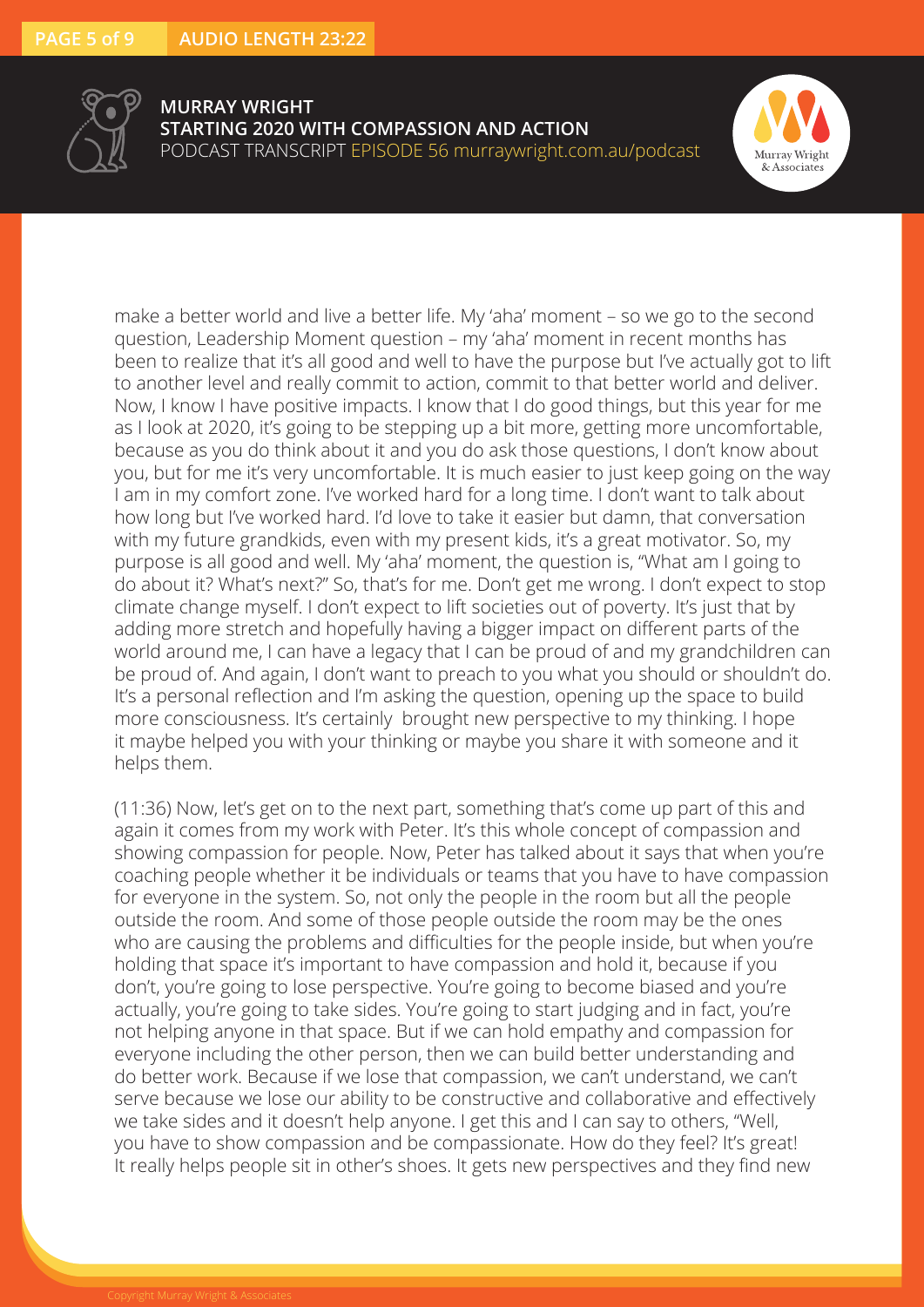



ways. That's all good and well to tell people, but actually when it's yourself and you have to have that compassion, and I'm talking about real compassion, it can be hard. And I bring this up now because right now I am struggling to have compassion for some. Ultimately I know if I'm going to be able to do anything positive I have to find compassion. I have to have more of it. I get it on and off, but retaining it is the key. I'm not beating myself up too hard about it. I'm only human, but intellectually I know I have to build that compassion.

(13:42) Let me explain a bit more. In the current situation we have in Australia, it's easy to see a whole load of compassion out there for those affected by the bushfires. We talked about it earlier. It's easier, easy. You see the outpouring of compassion, the donations, the different ways people are helping one another. That's easy. But there are others, and it's not so easy to apply to. And of course I'm talking about some of our political leaders, not only in Australia but all around and there's other players, other people in different situations. It's not just now. There is always somewhere someone who really drives you crazy and you get angry. And I've struggled to have compassion at this level. But what's helped me is digging deeper and actually looking and understanding what compassion is. And what I've learned, and I understand it better now, so instead of just seeing it as an intellectual thing, I'm starting to embody it and embrace it more. What I've learned is that compassion is about showing kindness and caring and a willingness to help others. Now, that's the obvious bit. You know, when you feel compassion for someone, you really want to help out. The key thing here that has helped me find more compassion is understanding that compassion is not forgiveness. So, it's not about letting people off the hook. It's not about forgiveness. It's not about a lack of accountability. So, I'm clearer now that to get to compassion, it's about putting the actions of others aside and looking at the person because let's face it, we all do stuff and we're all humans. We've all got needs beyond what we do and if we can look at the human side, we can consider what's going on for people. Let's take political leaders, for example. Let's face it, it's not easy leading a country. Who would want that job? I'm glad I'm not doing it and I'm sure you're relieved that I'm not doing it. But they have to do stuff and it's not all going to gel with us and it gets frustrating and angry when they don't seem to listen. But at the end of the day these people are human beings. So, with that appreciation and working – and it is work because it's not easy – to hold that compassion, I can ask the question, what can I do? What can I do to help? What can I do to support? And it may not be to help or support them directly but what can I do? What's needed? What can I influence? So, that's a big example. Have you got anyone in your life? You struggle with compassion.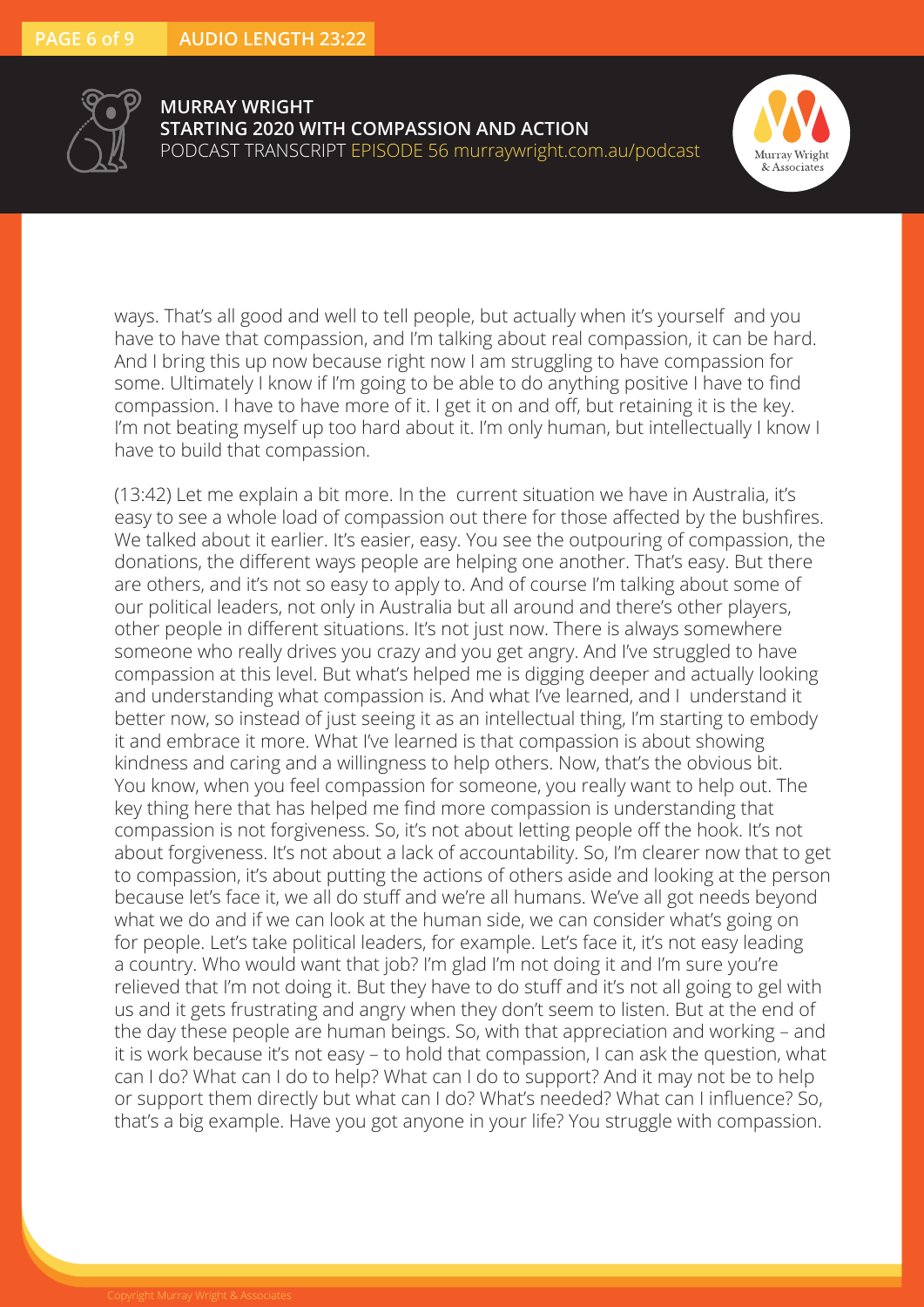



What would be different if you could think about them as a human and what is it they need? What support and help they need from you that you can give them that will actually change? Because this is what Jim Dethmer talks about when he talks about "leading above the line". It's passing through that defensiveness, blaming, angry place, taking a deep breath [breathes deeply] and making a choice to get above the line, having compassion, asking questions, acknowledging what you own and then asking, "How can I help?" "What part do I have in this?" Because at the end of the day we all have a part in it. What can I do? And that's the constructive, collaborative, solution focused space that leads to better outcomes and it's a better place to live as against living in that defensive, combative, negative space below the line. I'll put a link into that podcast where Jim Dethmer explains it in the Show Notes.

(17:24) Now, as I said earlier, I realize this. It can be hard work. Sympathy is easy, isn't it? But real compassion? Real compassion to those who you feel have wronged you? That is hard. That takes effort. And what I'm finding, it does change perspective and actually I'm starting to find it quite empowering as I go to higher levels with this. Sounds a bit corny, a bit preachy but that's just where I'm at. With all this going around me, it's the thoughts that have been going on for me. So, I hope this helps you sharing.

(17:57) Now, let's finish this off with a wonderful quote from Desmond Tutu. You know, Archbishop Desmond Tutu, he was the South African Anglican cleric and he was in South Africa. He worked against apartheid and he supported human rights, a wonderful, energetic man. So I' would ask you to imagine his loud, booming voice speaking this, because this really makes it clear for me. So Desmond Tutu says:

"Compassion is not just feeling with someone, but seeking to change the situation. Frequently people think compassion and love are merely sentimental. No!"

Imagine his voice. No!

"They are very demanding. If you are going to be compassionate, be prepared for action."

Be prepared for action. So a question to all of us as we think of being compassionate is, and for me that has particular resonance at the moment is, "Are you prepared for action?"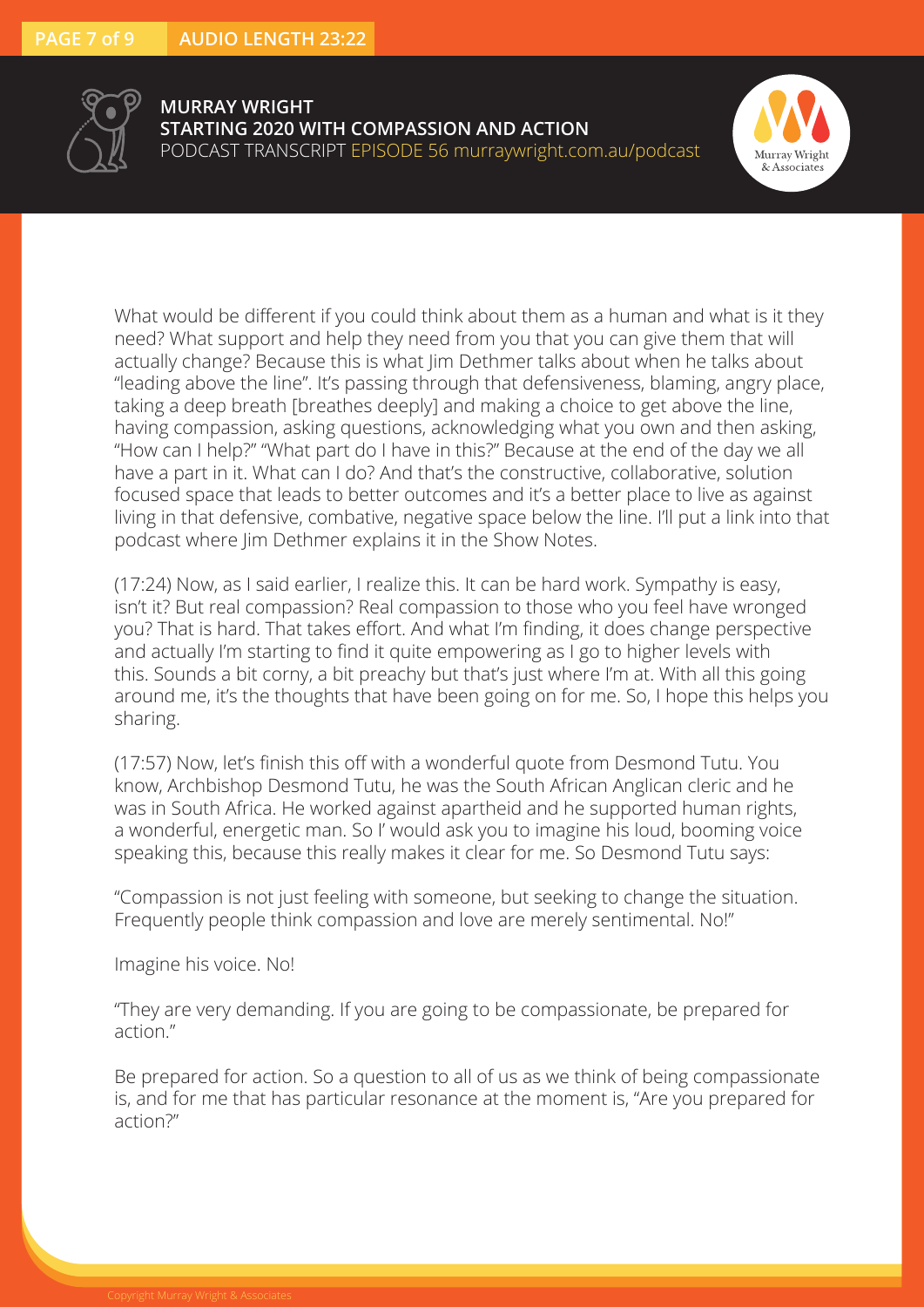



(19:07) Okay. Now, I don't have a mistake to admit to. Let's move on. There's plenty of them in the year. I want to finish with a story. And this story I hope demonstrates both compassion, but the action. But I think more importantly I hope this gives us a place to start at these times when it can all be a bit overwhelming.

(19:34) So the story is actually set in Lilongwe in Malawi and it's in the early 2000's. There's a team visiting from the Simpson Maternity Centre in the Edinburgh Royal Infirmary and they had gone to Lilongwe to support and do work there. There would be volunteers within the unit who said, "We're going there. We're going to do our work." Off they go. So when they get there they discover that there's a top hospital for the well-to-do citizens and a bottom hospital for the less fortunate. So the Simpson's team spent their time in the bottom hospital and they found the conditions there terrible for the mothers giving birth. They saw this was resulting in high maternal and infant death. So they spent their time there. Visit over. The team comes home. One of the midwives was so moved by her experience, so filled with compassion – because remember compassion as we've seen is about taking action, wanting to help, she felt she had to do something. A passionate cook, she put together the recipes she'd collected from her mom and family members and friends over the years and she published the recipe book in 2005 called "MUMs Recipes" and the aim of this was to help other families particularly women and children in Malawi. Let's fast forward to a few years ago. In the end she produced three recipe books and from the funds raised with those books and from her visits to the hospital over there, she helped build a new hospital clinic. She made HIV retroviral drugs available. They built feeding centers for the under-fives which in turn became nursery schools and so many other things. In all "Mums" raised 600,000 pounds sterling for Malawi. Now that midwife was called or is called Linda McDonald and she was deservedly awarded an OBE for her work. So why am I telling this story? Well Linda lived in the same street as me back in Coatbridge near Glasgow where we grew up. To be honest, she was my first girlfriend. I was in touch with Linda at the end of last year after many years… Not being in touch really. I knew she'd been doing the "MUMs" work but I hadn't realized the extent of the work being done. So the "MUMs" success is part of why I tell this story. It's inspiring and it's so… but again, it makes you feel a little bit insignificant. How do I match that? Oh, blimey! But I want to share part of what Linda wrote in her email to me that whilst it's challenging, it has focused and empowered me and I hope it resonates with you as you look to 2020 and gear yourself up for a great year. And I hope it helps if you're seeking to answer the question, "What can I do?" So let me share what Linda wrote: